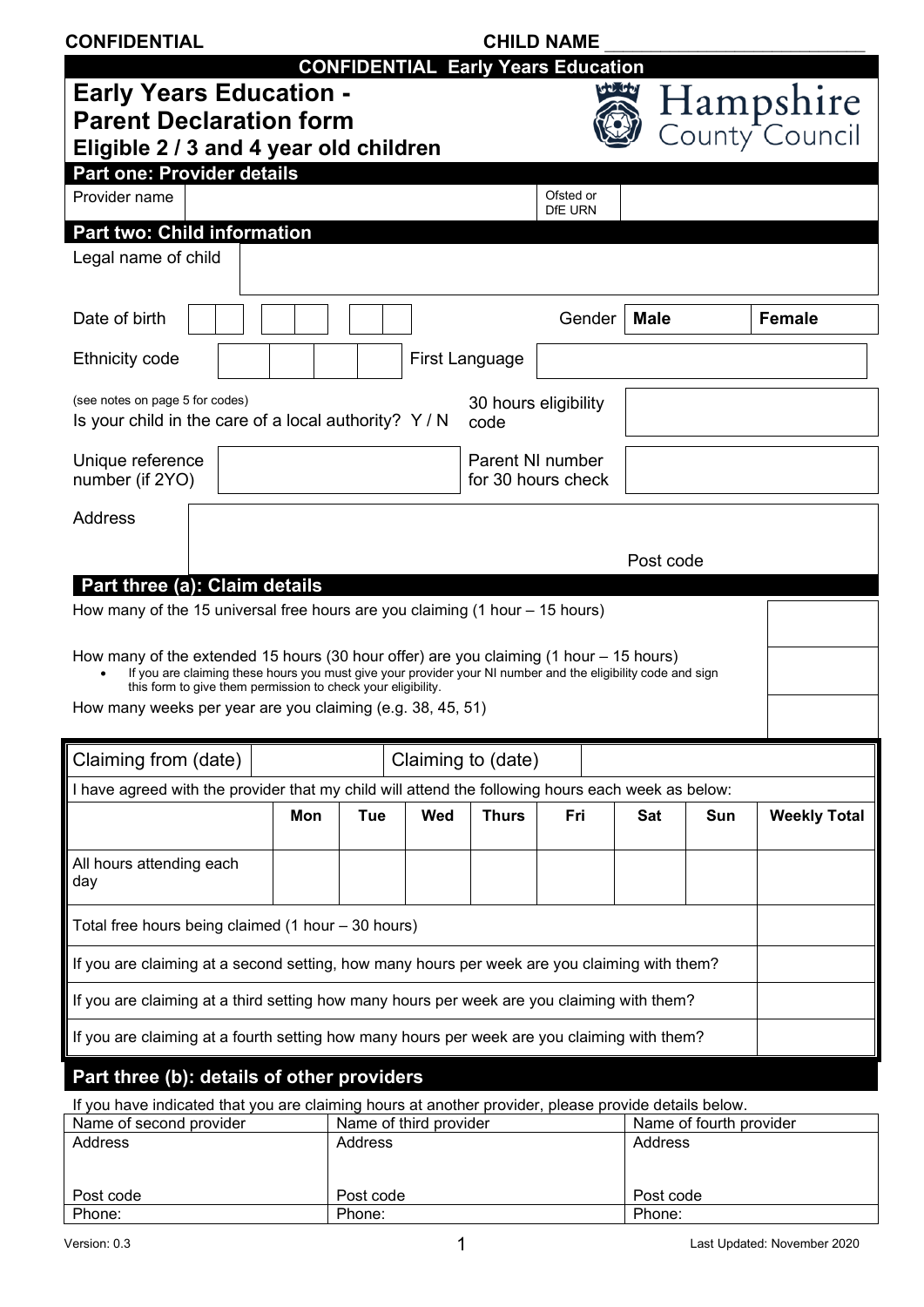| <b>CONFIDENTIAL</b> | <b>CHILD NAME</b> |
|---------------------|-------------------|
| l Email:            |                   |

| Email:                                                                                                                                                                                                                                                                                                                                        | Email:                                                                                            |  |  |     |  |   |  | Email:    |  |  |  |
|-----------------------------------------------------------------------------------------------------------------------------------------------------------------------------------------------------------------------------------------------------------------------------------------------------------------------------------------------|---------------------------------------------------------------------------------------------------|--|--|-----|--|---|--|-----------|--|--|--|
| Part four: Early Years Pupil Premium Registration - 3 & 4 year olds only                                                                                                                                                                                                                                                                      |                                                                                                   |  |  |     |  |   |  |           |  |  |  |
| To help your provider access more funding, please answer Q1 and Q2 to find out if your provider can<br>claim EYPP funding for your child. This does not affect your free Early Years Education funding claim.                                                                                                                                 |                                                                                                   |  |  |     |  |   |  |           |  |  |  |
| ADOPTED CHILDREN, CHILDREN SUBJECT TO A SPECIAL GUARDIANSHIP ORDER OR A CHILD<br>Q1                                                                                                                                                                                                                                                           |                                                                                                   |  |  |     |  |   |  |           |  |  |  |
| <b>ARRANGEMENT ORDER</b><br>child arrangement order?                                                                                                                                                                                                                                                                                          | Has your child left local authority care through adoption, special guardianship or a<br>Yes<br>No |  |  |     |  |   |  |           |  |  |  |
| If yes, have you been granted an adoption order by the courts yet?                                                                                                                                                                                                                                                                            | Yes<br>No                                                                                         |  |  |     |  |   |  |           |  |  |  |
| You will need to give your provider a copy of the relevant court order.<br>Please tick if copy<br>NB: Your provider will send a copy of this form with the copy of the court order to<br>of Court Order is<br>the local authority to verify eligibility<br>attached<br>If you have answered 'No' to Question 1 please go to Question 2 below. |                                                                                                   |  |  |     |  |   |  |           |  |  |  |
| Q2<br><b>FAMILY INCOME AND BENEFITS - Is your joint family income under £16,190 per year and you are in</b>                                                                                                                                                                                                                                   |                                                                                                   |  |  |     |  |   |  |           |  |  |  |
| receipt of benefits?<br>Yes<br>No                                                                                                                                                                                                                                                                                                             |                                                                                                   |  |  |     |  |   |  |           |  |  |  |
| Only complete this section if you have answered Yes to Q1 or Q2. If you are claiming based on family<br>Q3<br>income this must be the name of the main benefit holder.                                                                                                                                                                        |                                                                                                   |  |  |     |  |   |  |           |  |  |  |
| <b>Title</b>                                                                                                                                                                                                                                                                                                                                  | Mr / Mrs / Miss / Ms / Other                                                                      |  |  |     |  |   |  |           |  |  |  |
| <b>First name</b>                                                                                                                                                                                                                                                                                                                             |                                                                                                   |  |  |     |  |   |  |           |  |  |  |
| <b>Last Name</b>                                                                                                                                                                                                                                                                                                                              |                                                                                                   |  |  |     |  |   |  |           |  |  |  |
| Date of birth                                                                                                                                                                                                                                                                                                                                 | D.<br>D                                                                                           |  |  | M M |  |   |  |           |  |  |  |
| National Insurance Number*                                                                                                                                                                                                                                                                                                                    |                                                                                                   |  |  |     |  |   |  |           |  |  |  |
| <b>National Asylum Support</b><br>Service (NASS) Number*                                                                                                                                                                                                                                                                                      |                                                                                                   |  |  |     |  | I |  |           |  |  |  |
| <b>Relationship to child</b>                                                                                                                                                                                                                                                                                                                  |                                                                                                   |  |  |     |  |   |  |           |  |  |  |
| <b>Contact telephone number</b>                                                                                                                                                                                                                                                                                                               |                                                                                                   |  |  |     |  |   |  |           |  |  |  |
| <b>Address</b>                                                                                                                                                                                                                                                                                                                                |                                                                                                   |  |  |     |  |   |  | Postcode: |  |  |  |
| * Complete as appropriate                                                                                                                                                                                                                                                                                                                     |                                                                                                   |  |  |     |  |   |  |           |  |  |  |
|                                                                                                                                                                                                                                                                                                                                               | <b>Part five: Disability Access Fund</b>                                                          |  |  |     |  |   |  |           |  |  |  |
| Your provider can claim Disability Access Funding (DAF) if your child is 3 or 4 years old and in receipt<br>of Disability Living Allowance (DLA) or Personal Independence Payment (PIP).                                                                                                                                                      |                                                                                                   |  |  |     |  |   |  |           |  |  |  |
| Only one provider can claim this funding per year.                                                                                                                                                                                                                                                                                            |                                                                                                   |  |  |     |  |   |  |           |  |  |  |
| If you wish to nominate this provider to claim the Disability Access Funding please tick this<br>box:                                                                                                                                                                                                                                         |                                                                                                   |  |  |     |  |   |  |           |  |  |  |
| If you have ticked the box for DAF funding please provide a copy of your child's award letter to your provider who<br>will to send to the local authority with a copy of this declaration form to claim the Disability Access Funding.                                                                                                        |                                                                                                   |  |  |     |  |   |  |           |  |  |  |
| <b>Part six: Declarations for parent/carers</b>                                                                                                                                                                                                                                                                                               |                                                                                                   |  |  |     |  |   |  |           |  |  |  |
| Important information – Conditions for claiming Early Years Education Funding<br>1. This declaration must be signed by a person who has parental responsibility for the<br>child (for Children in Care, foster parents may sign this declaration having gained<br>permission from Social Worker).                                             |                                                                                                   |  |  |     |  |   |  |           |  |  |  |
| 2. You must show your provider evidence of your child's date of birth to confirm their eligibility<br>for funding, e.g. birth certificate or passport.                                                                                                                                                                                        |                                                                                                   |  |  |     |  |   |  |           |  |  |  |
| 3. If your child is a 2 year old you must also show your provider confirmation of your child's                                                                                                                                                                                                                                                |                                                                                                   |  |  |     |  |   |  |           |  |  |  |
| eligibility. You cannot claim before the date your eligibility has been confirmed.<br>A Vour 30 bour eligibility (extended 15 bours free entitlement) starts the funding period AFTER                                                                                                                                                         |                                                                                                   |  |  |     |  |   |  |           |  |  |  |

0 hour eligibility (extended 15 hours free entitlement) starts the funding your eligibility is confirmed by HMRC through your childcare service account. **You must**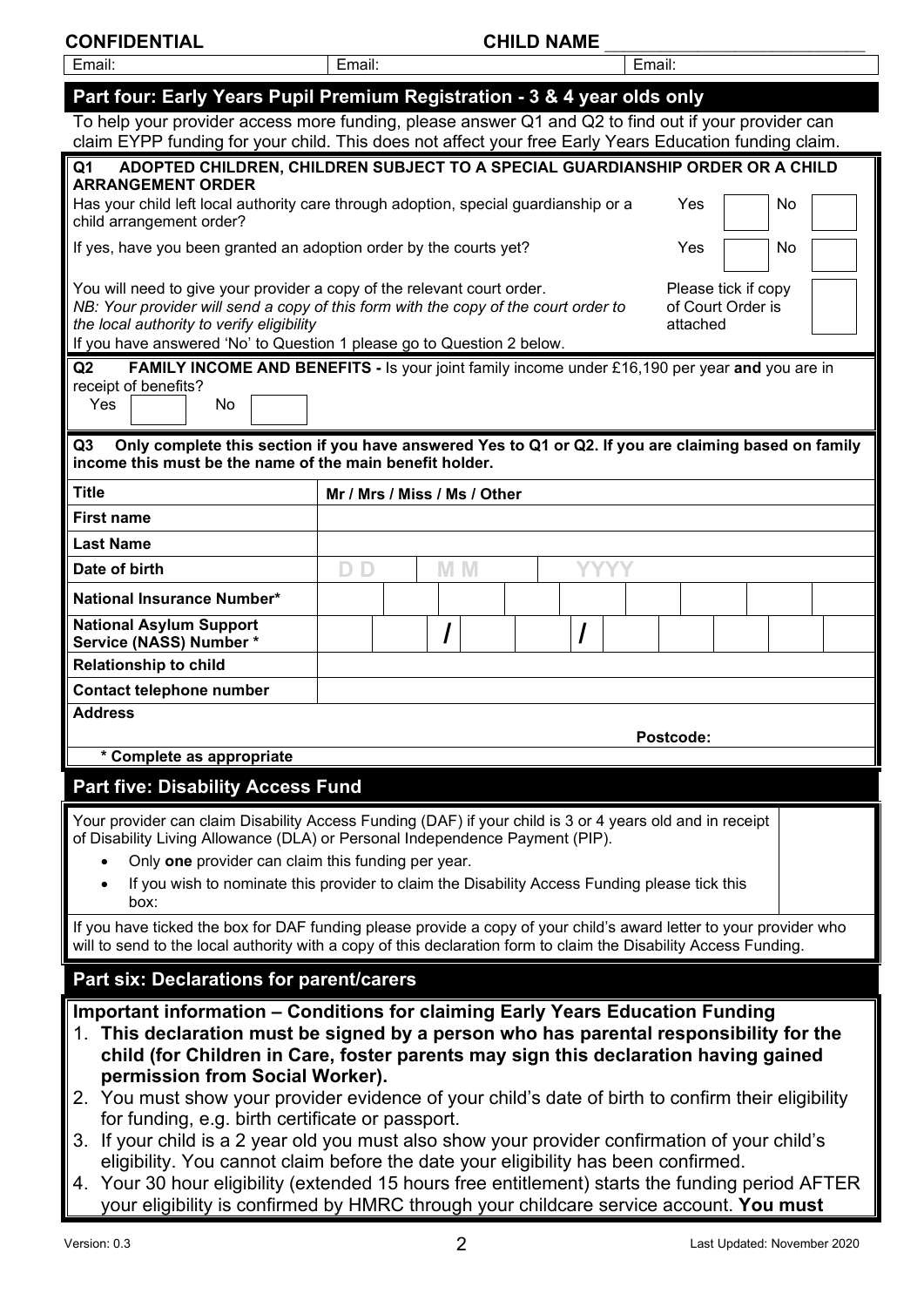# **CONFIDENTIAL CONFIDENTIAL**

**secure your first eligibility code by 31 March, 31 August or 31 December. You must reconfirm your eligibility every 12 weeks with HMRC through your childcare service account to confirm you can retain your eligibility.** 

- 5. Your child's count of 570 EYE hours starts the funding period after your child's 2nd, 3rd and/or 4th birthday.
- 6. You cannot claim more than 570 universal hours in any eligibility period across all settings that you attend or 1140 hours in any eligibility period if you are claiming 30 hours (extended 15 hours free entitlement).
- 7. If your child attends less hours than are available for EYE in any one funding period you cannot carry forward those hours that have not been claimed into the next funding period.
- 8. You cannot claim more than 10 hours per day.
- 9. You cannot claim more than 15 universal hours in any one week
- 10.You cannot claim more than 30 hours a week if you are eligible for the extended 15 hours a week.
- 11.You cannot make a claim at more than two sites on any one day.
- 12.You must tell your provider if your child is attending and claiming early years education funding at another provider.
- 13. You must inform your provider if you intend to leave this setting and the date your child is leaving, as this may affect your ability to claim funding at another provider.

# **Parent Declaration:**

- **I have agreed the start date, attendance pattern and overall claim shown in part 3.**
- I declare that the above details are true and I understand that any false or incorrect information could lead to funding being withdrawn and I understand that I may be liable for fees and charges at the setting.
- I have read and understand the important information for parents/carers conditions for the claiming Early Years Education Funding for my child and I know I can notify any breaches of the conditions by telephoning 01962 847070 or emailing: [childcare@hants.gov.uk](mailto:childcare@hants.gov.uk)
- I confirm that I have been provided with, read and understood the supporting privacy notice setting out how this information will now be processed, including confirming the lawful basis, any rights I have in regards this information and who to contact if I have any concerns.
- I have informed this provider of any arrangement that has been made to defer my child's entry into school and know that the provider, myself and the head teacher will need to ensure good transition arrangements for my child.

# • **I have parental responsibility for the child.**

| Parent Signature | Date |  |
|------------------|------|--|
| Print name       |      |  |

## **Setting declaration:**

• I understand that in claiming Early Years Education funding from the County Council I am confirming my acceptance of the Early Years Education Payment Funding Terms and Conditions as published on the SfYC Website:

<https://www.hants.gov.uk/socialcareandhealth/childrenandfamilies/childcare/providers/eye-eynff/eye-statutory-guidance>

- I confirm that I have been provided with, read and understood the supporting privacy notice for providers, setting out how this information will now be processed, including confirming the lawful basis, any rights I have in regards this information and who to contact if I have any concerns; and
- I confirm I have agreed the attendance pattern, start date and overall claim outlined in part three. Provider name

Signature Date **Date**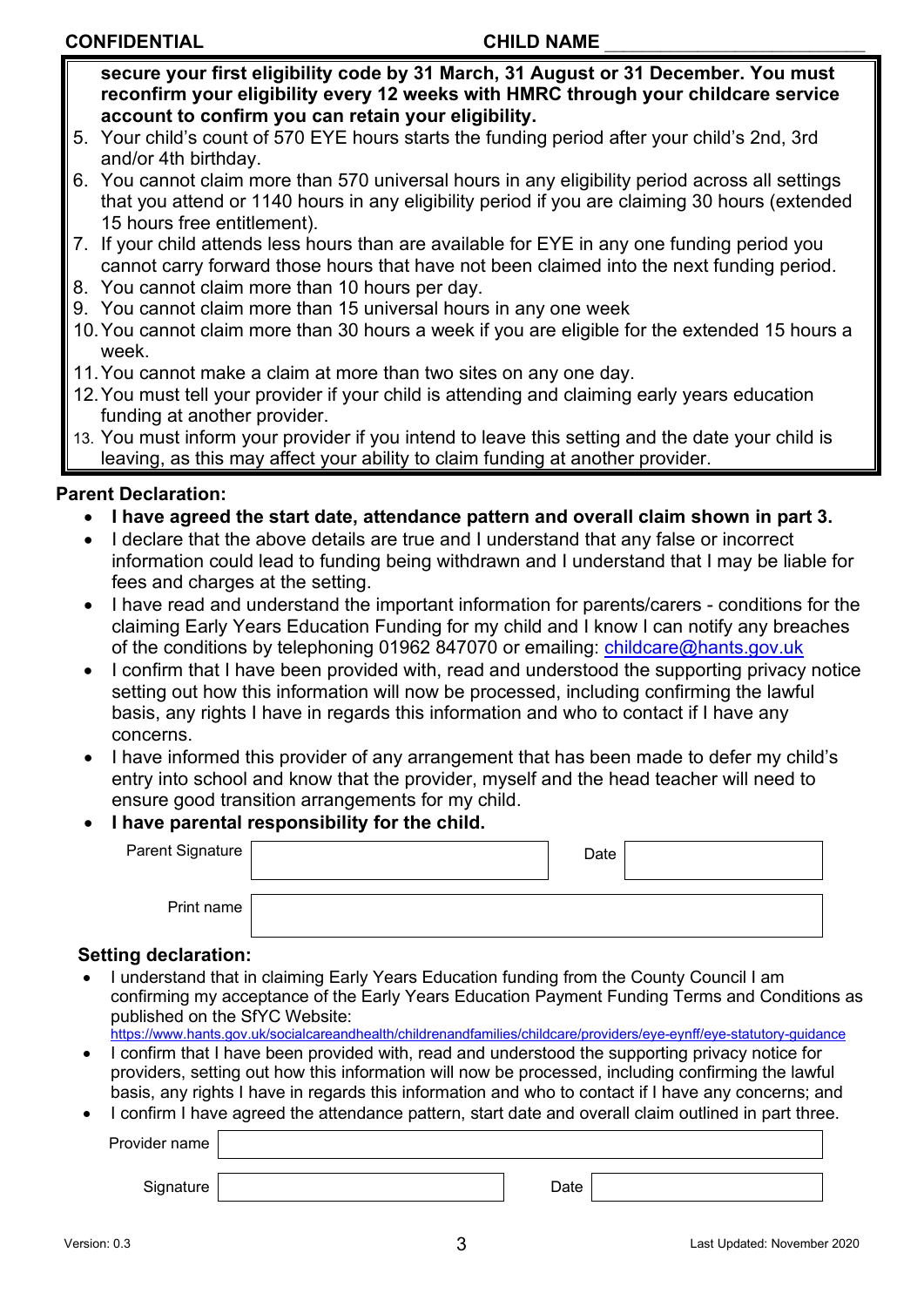#### **CONFIDENTIAL CONFIDENTIAL**

Print name | November 2012 | Position

Manager / Owner / Chair of committee

### Part seven: - amendment to claim details

How many of the 15 universal free hours are you claiming (1 hour – 15 hours)

How many of the extended 15 hours (30 hour offer) are you claiming (1 hour – 15 hours)

• If you are claiming 30 hours you must give your provider your NI number and the eligibility code and sign this form to give them permission to check your eligibility.

How many weeks per year are you claiming (e.g. 38, 45, 51)

| Start date of change                                                                              | Claiming to (date) |     |     |              |     |     |                                        |                     |  |  |  |  |  |
|---------------------------------------------------------------------------------------------------|--------------------|-----|-----|--------------|-----|-----|----------------------------------------|---------------------|--|--|--|--|--|
| I have agreed with the provider that my child will attend the following hours each week as below: |                    |     |     |              |     |     |                                        |                     |  |  |  |  |  |
|                                                                                                   | Mon                | Tue | Wed | <b>Thurs</b> | Fri | Sat | Sun                                    | <b>Weekly Total</b> |  |  |  |  |  |
| All hours attending each<br>day                                                                   |                    |     |     |              |     |     |                                        |                     |  |  |  |  |  |
| Total free hours being claimed (1 hour – 30 hours)                                                |                    |     |     |              |     |     |                                        |                     |  |  |  |  |  |
| If you are claiming at a second setting, how many hours per week are you claiming with them?      |                    |     |     |              |     |     |                                        |                     |  |  |  |  |  |
| If you are claiming at a third setting how many hours per week are you claiming with them?        |                    |     |     |              |     |     |                                        |                     |  |  |  |  |  |
| If you are claiming at a fourth setting how many hours per week are you claiming with them?       |                    |     |     |              |     |     |                                        |                     |  |  |  |  |  |
|                                                                                                   |                    |     |     |              |     |     | Part eight: details of other providers |                     |  |  |  |  |  |

If you have indicated that you are claiming hours at another provider, please provide details below.

| Name of second provider | Name of third provider | Name of fourth provider |
|-------------------------|------------------------|-------------------------|
| Address                 | Address                | Address                 |
|                         |                        |                         |
|                         |                        |                         |
|                         |                        |                         |
| Post code               | Post code              | Post code               |
| Phone:                  | Phone:                 | Phone:                  |
| Email:                  | Email:                 | Email:                  |

• **I confirm that I have agreed the start date, attendance pattern and overall claim outlined in part seven.**

| Parent Signature | Date                                                                                                      |
|------------------|-----------------------------------------------------------------------------------------------------------|
| Print name       |                                                                                                           |
| $\bullet$        | I confirm that I have agreed the attendance pattern, start date and overall claim outlined in part seven. |
| Provider name    |                                                                                                           |
| Signature        | Date                                                                                                      |
| Print name       | Position<br>Manager / Owner / Chair of committee                                                          |

Please note that information about whether a child is in receipt of Disability Living Allowance is sensitive personal data which should be handled appropriately. Providers are asked to pay particular note to advice from the ICO on holding personal data including sensitive personal data available at:

<https://ico.org.uk/for-organisations/guide-to-data-protection/principle-3-adequacy/>